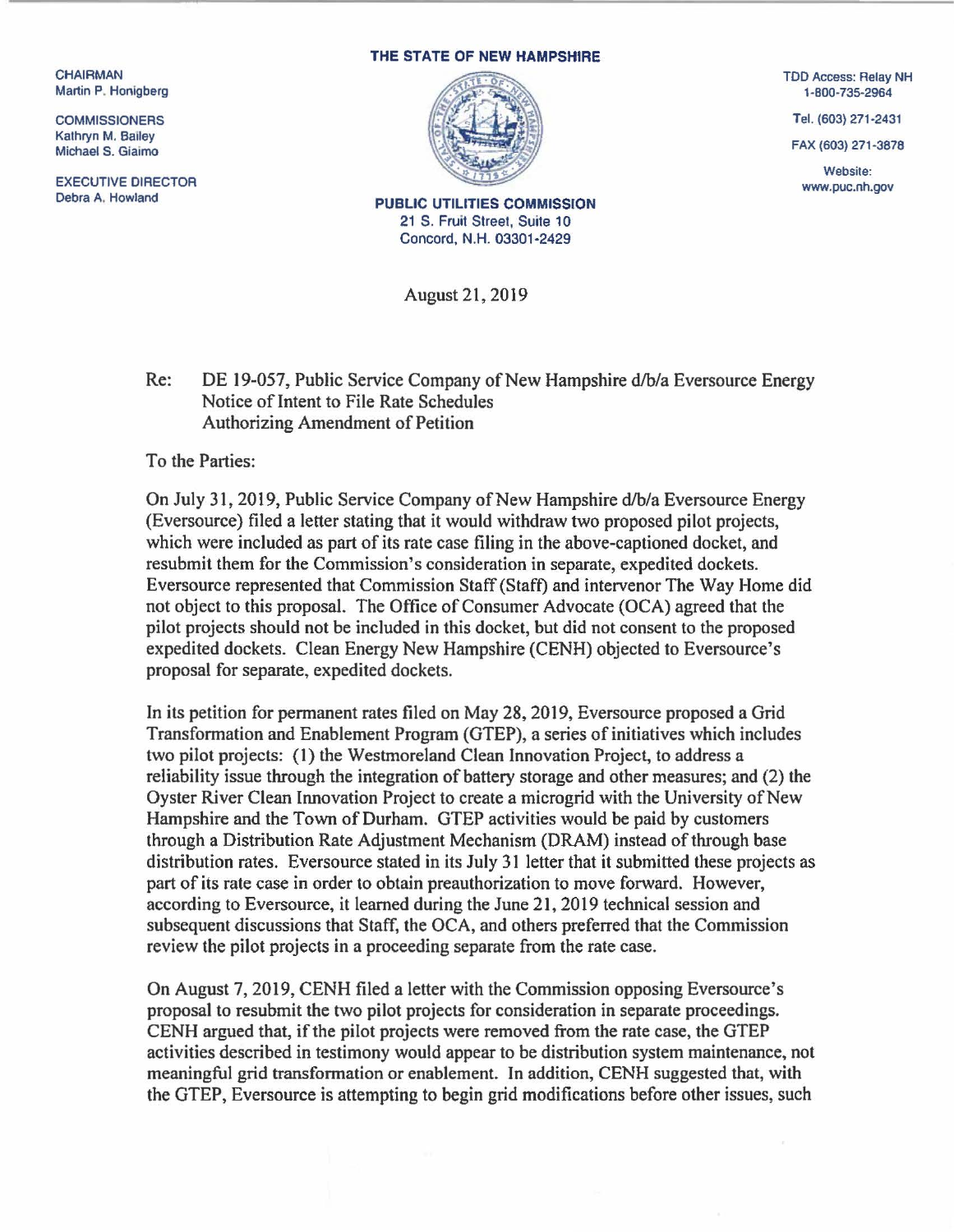DE 19-057 August 21, 2019 Page 2

as cost recovery. have been resolved in Docket No. IR 15-296, the Commission's docket to investigate grid modernization. CENH contended that Eversource's proposal to remove the projects constituted an amendment to its petition which should be denied. because creating additional dockets would not encourage a just and timely resolution of the entirety of the issues. *See* N.H. Code Admin. Rules Puc 203. IO(a).

After reviewing Eversource's proposal and CENH's response, the Commission has determined that it is appropriate for Eversource to remove the two pilot projects from the rate proceeding and for interested parties and Staff to review those projects in separate dockets. By removing the pilot projects from consideration in Eversource's rate case, Staff and parties to this docket can focus on the matters identified in RSA 378:27 and :28 that must be completed within a year. *See* RSA 378:6. I(a). The Commission also finds that permitting this amendment to Eversource's petition will promote the orderly and just resolution of this proceeding and not cause undue delay. Accordingly, the Commission authorizes Eversource to remove the two pilot projects from the instant docket and to resubmit those proposals for consideration in separate proceedings. which may be expedited upon agreement of the parties in those dockets. The GTEP DRAM cost recovery mechanism will remain an issue for consideration in the permanent rate case.

Sincerely.

Derc A. Housland

Debra A. Howland Executive Director

cc: Service List (Electronically) Docket File